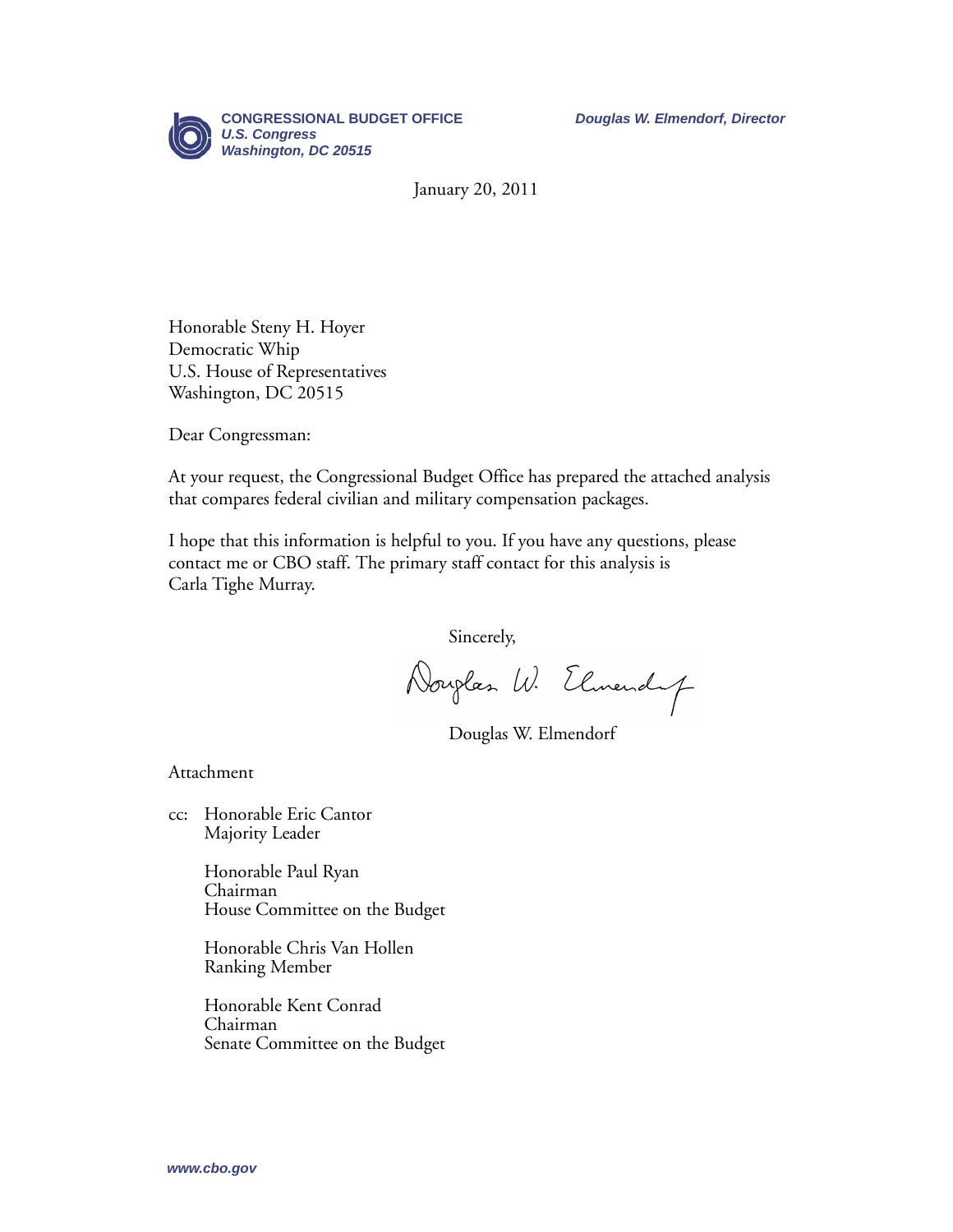Honorable Steny H. Hoyer Page 2

> Honorable Jeff Sessions Ranking Member

Honorable Darrell Issa Chairman House Committee on Oversight and Government Reform

Honorable Elijah Cummings Ranking Member

Honorable Joseph I. Lieberman Chairman Senate Committee on Homeland Security and Governmental Affairs

Honorable Susan M. Collins Ranking Member

Honorable Howard P. McKeon Chairman House Committee on Armed Services

Honorable Adam Smith Ranking Member

Honorable Carl Levin Chairman Senate Committee on Armed Services

Honorable John McCain Ranking Member

Honorable Harold Rogers Chairman House Committee on Appropriations

Honorable Norman D. Dicks Ranking Member

Honorable Daniel K. Inouye Chairman Senate Committee on Appropriations

Honorable Thad Cochran Ranking Member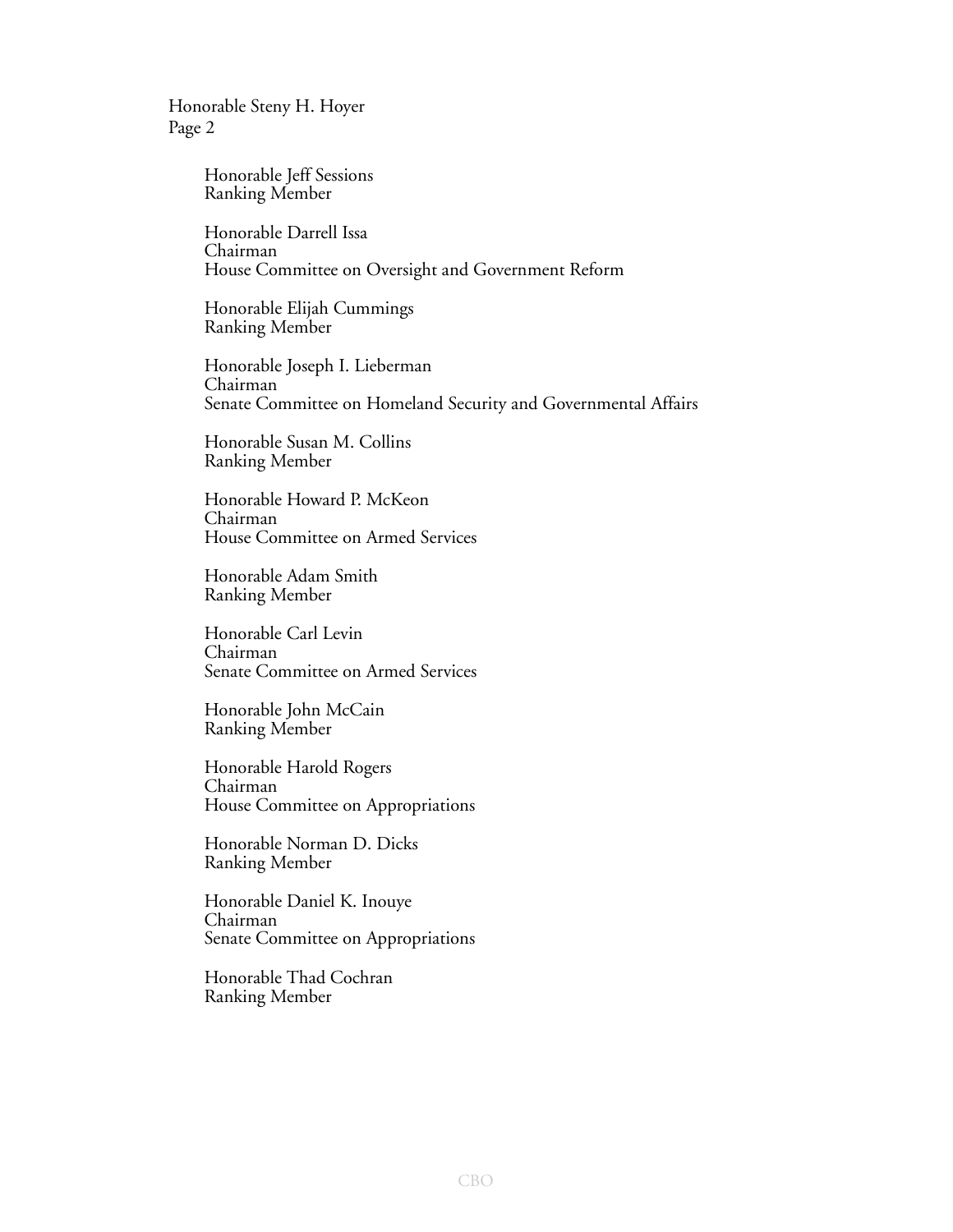#### CONGRESSIONAL BUDGET OFFICE

# **Analysis of Federal Civilian and Military Compensation**

January 20, 2011

To attract and retain the personnel it needs, the federal government must offer competitive compensation packages. For the military to recruit and retain qualified personnel, its compensation system must adequately reward service members for their training and skills as well as for the rigors of military life, particularly the prospect of wartime deployment. Federal agencies must also offer civilian employees a compensation package that will attract talented people to federal service and encourage the most highly skilled to remain, in the face of competing opportunities in the private sector.

Policymakers may be concerned about the ability of both the military and other federal agencies to recruit and retain high-quality personnel and about equity between those two compensation systems. The best barometer of the effectiveness of any compensation package may be how well the employer attracts and retains high-quality personnel. However, the relationship between specific changes in pay rates and benefits and the effect on recruiting and retention is not clear, and changes in hiring and retention may be too gradual or too ambiguous to guide all decisions about compensation. A variety of factors—including economic conditions—may significantly affect an employer's ability to attract and retain personnel during a given period. Therefore, determining the appropriate compensation solely on the basis of recent patterns of hiring and retention is difficult at best. Because of those shortcomings, employers often try to peg the cash compensation of their employees to that of some external benchmark group.

The Congressional Budget Office (CBO) was asked to compare federal civilian and military compensation. Total compensation can be divided into three components: cash compensation (including pay, cash allowances, and bonuses); noncash benefits (such as subsidized health insurance and child care); and deferred benefits (such as pensions and veterans' benefits.) Because of the difficulties of estimating the relative size of noncash and deferred compensation, for this analysis CBO focused on cash compensation, addressing how salaries earned by federal civilian workers compare with cash compensation for military personnel. According to CBO's analysis, median cash compensation for military personnel—including the tax-free cash allowances for food and housing—exceeds the salaries of most federal civilians of comparable educa-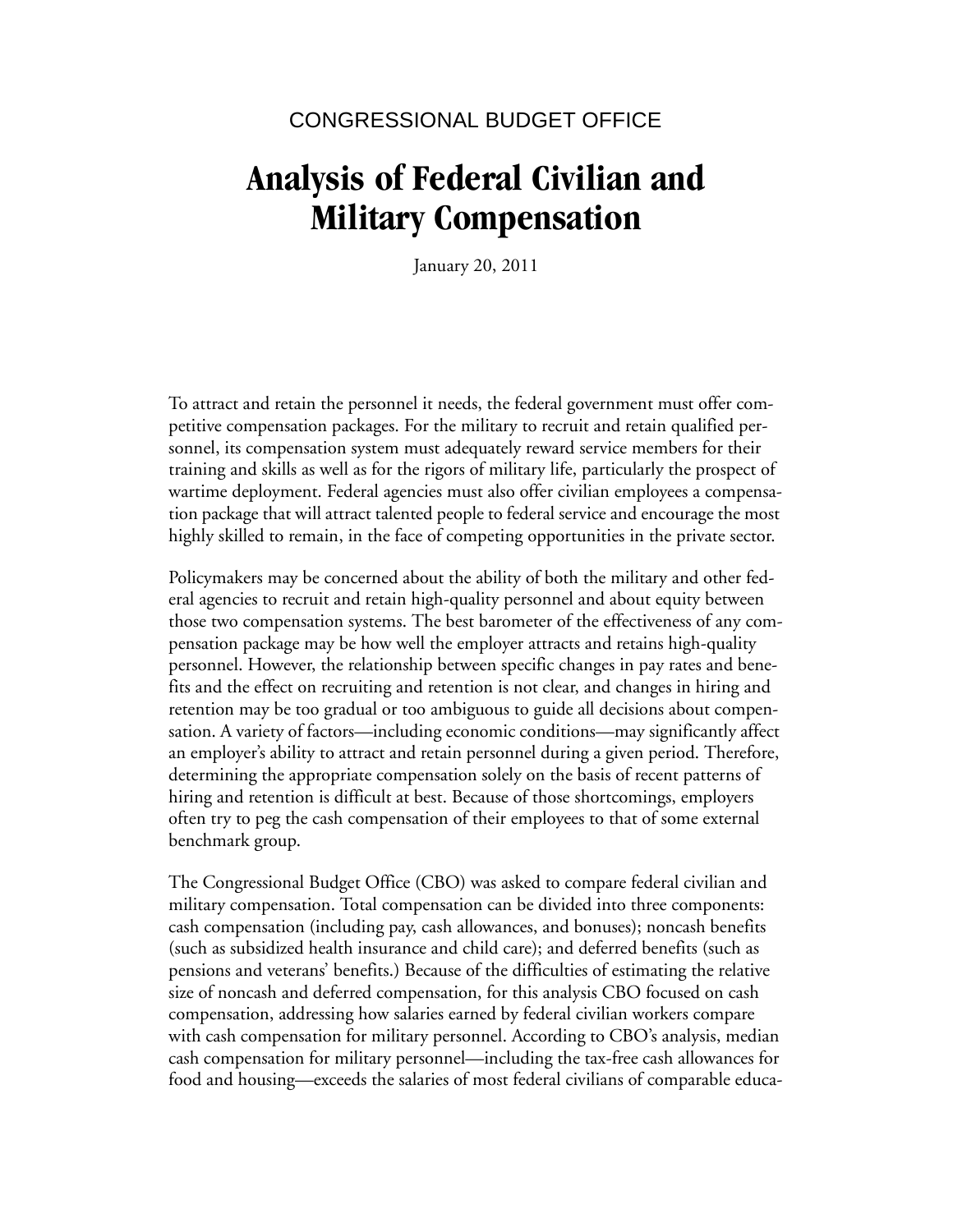tion and work experience.<sup>1</sup> In addition, according to prior studies, noncash and deferred benefits are also higher for military personnel than for federal civilian workers.

That simple comparison is limited, however, because it cannot entirely account for differences in the mix of occupations between military personnel and civilians. It also cannot accurately quantify differences in the intangible elements of a job or a compensation package. For example, military personnel may be separated from their families for extended periods of time or work longer hours or in more hazardous conditions than civilians do. Incorporating those differences between federal civilian and military jobs is extremely difficult.

### **Cash Compensation**

Cash compensation may include wages, salaries, allowances, bonuses, and other forms of cash. For civilian employees, that measure is relatively straightforward. In this analysis, federal cash compensation was measured as total salary, which includes overtime pay but does not include cash performance awards.<sup>2</sup>

Military cash compensation includes more elements. In this analysis, CBO relied on a measure of cash compensation called regular military compensation (RMC), which the Department of Defense (DoD) has used as a fundamental measure of military pay since at least 1962.<sup>3</sup> RMC consists of basic pay plus service members' allowances for housing and food, as well as the tax advantage that arises because those allowances are

<sup>1.</sup> Researchers often use the median, instead of the more common mean, or average, when working with earnings data. If earnings are ranked from lowest to highest, the median (or 50th percentile) divides the distribution in half. Unlike the mean, the median is not influenced by extremely high or low values.

<sup>2.</sup> The Office of Personnel Management reports that, on average, cash performance awards are small, accounting for between 1.0 percent and 1.3 percent of total compensation. See "Use of Cash Awards Governmentwide Fiscal Years 2001–2007," available at www.opm.gov/perform/ CashAwds2007/UseOfCashAwards.asp.

<sup>3.</sup> See Department of Defense, *Report of the 9th Quadrennial Review of Military Compensation,* vol. 1 (March 2002), p. 29.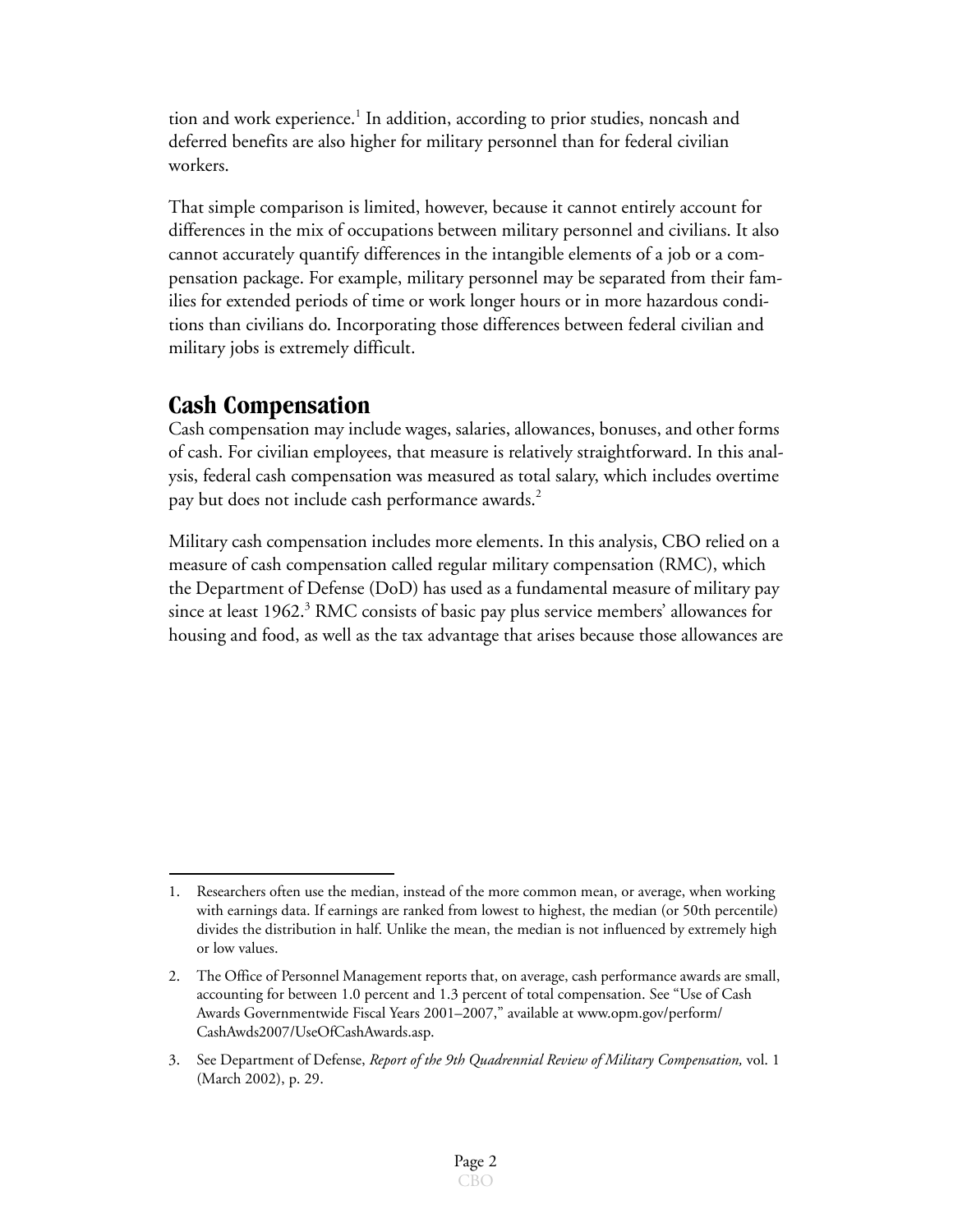not subject to federal income taxes.<sup>4</sup> All active-duty personnel (including guard and reserve personnel serving on active duty) are entitled to receive RMC.<sup>5</sup>

RMC does not include various types of special pay, bonuses, and other allowances that service members may receive. Special and incentive pay is usually awarded for particular skills or for hazardous duty, including deployment and combat. Members may also earn bonuses when they reenlist for several more years, especially if they have occupational skills that are in short supply. There are more than 50 types of special pay and bonuses, but an individual member might receive only a few over the course of his or her career.<sup>6</sup> Because all of those types of compensation are either earned by relatively few specialists or are earned irregularly, they are not generally included in the RMC measure.

### **Comparing Cash Compensation**

The Department of Defense (DoD) provided data on RMC for all enlisted personnel and commissioned officers serving on active duty in 2010.<sup>7</sup> The Office of Personnel Management (OPM) provided data on the cash compensation of almost all full-time male federal civilians in 2008.<sup>8</sup> CBO inflated the amounts provided by OPM to 2010

- 7. CBO excluded warrant officers, who usually begin their service as enlisted personnel and become warrant officers later.
- 8. OPM provided data for 97 percent of the 1.9 million workers employed in most federal agencies. The data do not include the approximately 750,000 employees of the Postal Service or workers in the legislative and judicial branches of government. For more information on the OPM data, see Congressional Budget Office, *[Characteristics and Pay of Federal Civilian Employees](http://www.cbo.gov/ftpdocs/78xx/doc7874/03-15-Federal_Personnel.pdf)* (March 2007).

<sup>4.</sup> RMC does not include tax advantages that arise if pay and allowances are not taxed by individual state governments, nor does it include other tax benefits that service members may receive. For example, a soldier who reenlists while serving in a combat zone need not pay federal tax on any reenlistment bonus received. Veterans' benefits are not taxable either. The magnitude of those tax advantages has not been estimated for this analysis.

<sup>5.</sup> Single enlisted members in their first few years of service may live in barracks and not receive a housing allowance. In earlier work, CBO estimated an imputed value for barracks housing, which was slightly higher than the housing allowance for junior personnel. Substituting that value for the allowance would increase the cash compensation for junior enlisted members, but the increase would be small. See Congressional Budget Office, *[Evaluating Military Compensation](http://www.cbo.gov/doc.cfm?index=8271&zzz=35317)* (June 2007), p. 13.

<sup>6.</sup> For example, in 2010, personnel earned \$150 to \$225 per month for performing hazardous jobs or serving in dangerous areas; relatively few people serve on hazardous duty for 12 consecutive months. The maximum enlistment bonuses ranged from \$15,000 to \$40,000, depending on the branch of military service. The maximum selective reenlistment bonuses ranged from \$40,000 to \$90,000; higher bonuses were possible for some members with special skills. Each military service decides whether to award the maximum bonus or a smaller amount or any bonus at all. Bonuses are generally paid in annual installments over the enlistment or reenlistment period. In total, the Department of Defense expected to pay about \$6 billion in special pay and bonuses in 2010 about 5 percent of DoD's total spending on military compensation and benefits (not including accrual costs for health care and retirement benefits) of almost \$120 billion for that year.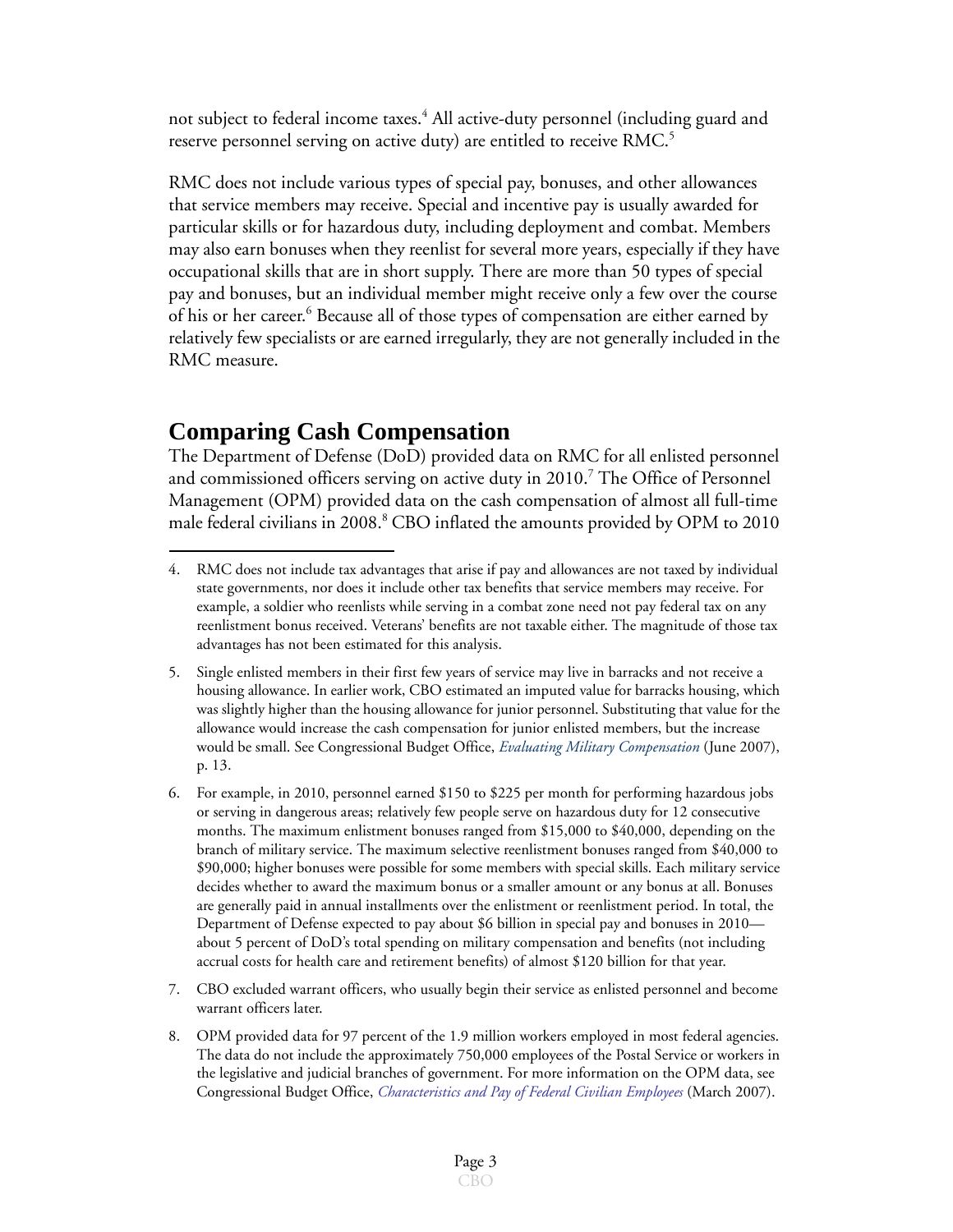dollars using the across-the-board increases provided to most civilian employees (totaling 5.9 percent for those two years), and matched the data for workers in the two systems who had similar educational background and years of work experience. CBO limited the comparison to civilian men because their pattern of employment more closely mirrors military service than does the pattern for civilian women.<sup>9</sup>

In examining military compensation, CBO distinguished between enlisted personnel and officers. Enlisted personnel are generally recruited straight from high school and represent about 85 percent of all military personnel, although about three-quarters of enlisted personnel receive some college credit during their service.<sup>10</sup> Officers generally have completed a four-year college degree.

CBO compared the cash compensation of active-duty enlisted personnel with that of federal civilians who had a high school degree and perhaps some college education (but not a four-year college degree) and comparable work experience. According to that analysis, the median RMC for enlisted personnel in 2010 exceeded cash compensation for most federal civilian employees with a high school degree and perhaps some college education (see [Figure 1\)](#page-6-0). For any given number of years of work experience, median cash compensation for enlisted personnel was at least as high as the 75th percentile of earnings for federal workers with comparable work experience.<sup>11</sup> In other words, the typical enlisted person receives more cash compensation than three-quarters of comparable federal civilians.

CBO also compared the cash compensation of military officers with that of more-educated federal civilians (those with a four-year college degree). The median RMC for commissioned officers with two years of experience or more exceeds the 75th percentile of cash compensation of federal workers with four-year college degrees (see [Figure 2\)](#page-7-0).<sup>12</sup> That disparity between officers' and civilian employees' cash compensation grows with increasing years of experience, and the disparity for officers exceeds the disparity for enlisted personnel.

- 10. Congressional Budget Office, *[Evaluating Military Compensation](http://www.cbo.gov/doc.cfm?index=8271&zzz=35317)*.
- 11. The 75th percentile separates the top 25 percent of earnings from the bottom 75 percent. CBO's analysis indicates, for example, that the median compensation for enlisted personnel with 10 years of work experience was about \$64,000; the 75th percentile of earnings for federal civilian employees was \$58,000. The median compensation for such federal civilian employees was \$48,000.

CBO has shown only the median for military compensation because RMC for a given number of years of service does not vary as much as the salaries of civilians do. Cash pay for military personnel is predominantly determined by their rank (for example, sergeant or colonel), and at any given tenure, almost all individuals fall within a few ranks.

12. Senior federal executives were included in the comparison with officers (although excluded from the comparison with enlisted personnel).

<sup>9.</sup> In the civilian sector, women are more likely than men to take extended absences from paid employment during their adult lives, perhaps to care for young children or elderly relatives. Military personnel—whether males or females—are much less likely to leave active duty for several years and return later. Including women in the data for federal civilians would lower average salaries for that group.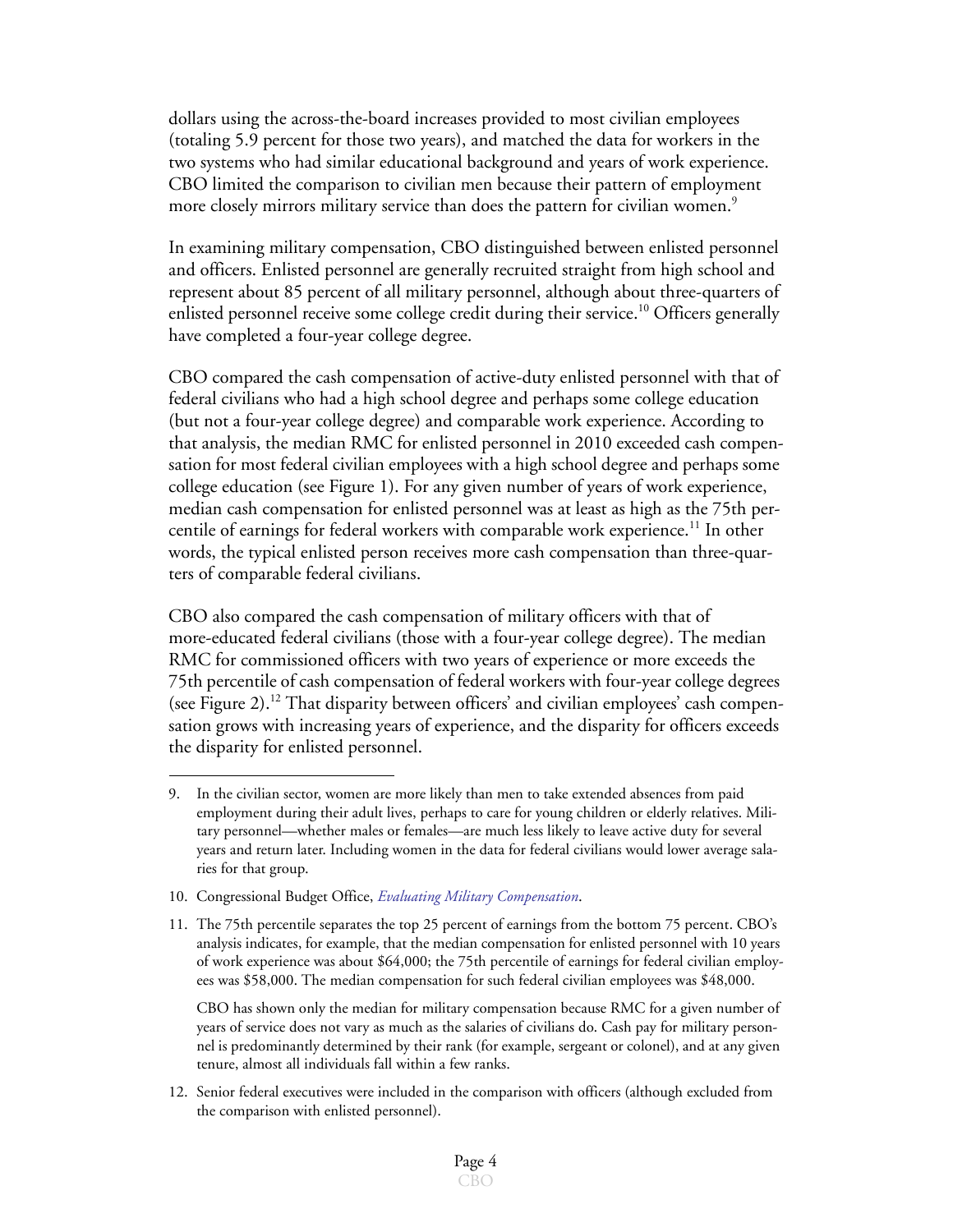#### <span id="page-6-0"></span>**Figure 1.**

## **Annual Cash Compensation of Enlisted Personnel and Federal Civilian Employees with Comparable Education and Work Experience**



- Source: Congressional Budget Office based on data from the Department of Defense and the Office of Personnel Management.
- Notes: Military cash compensation includes basic pay plus the allowances for housing and food received by all active-duty personnel and the federal tax advantage that occurs because those allowances are not taxed. Military data are for active-duty personnel in 2010. Data on cash compensation for civilians include 2008 earnings for male full-time workers with a high school degree and perhaps some college education (but not a four-year college degree), by age, inflated to values in 2010 using the across-the-board increases that have been provided to most civilian employees. CBO estimated the years of experience for civilian personnel. Data include workers in the wage grade, general schedule, and related pay plans.

Data on civilians exclude employees of the Postal Service; several smaller agencies, including intelligence and national security agencies; and the legislative and judicial branches of government.

If earnings are ranked from lowest to highest, 25 percent of cash compensation falls below the 25th percentile. Similarly, the median divides the distribution of cash compensation in half and represents the middle of the distribution. The 75th percentile separates the top 25 percent of earnings from the bottom 75 percent.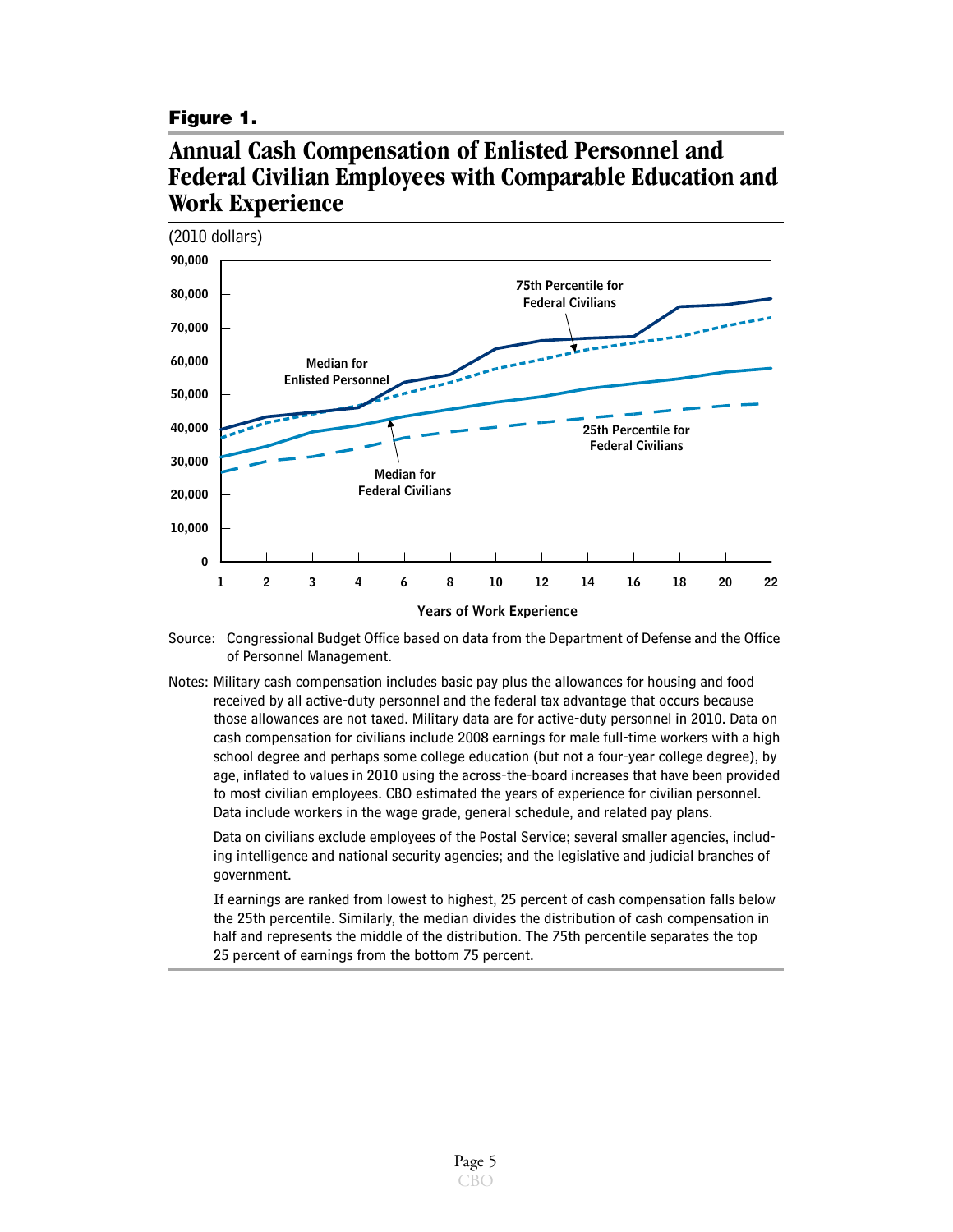#### <span id="page-7-0"></span>**Figure 2.**

## **Annual Cash Compensation of Commissioned Officers and Federal Civilian Employees with Comparable Education and Work Experience**



- Source: Congressional Budget Office based on data from the Department of Defense and the Office of Personnel Management.
- Notes: Military cash compensation includes basic pay plus the allowances for housing and food received by all active-duty personnel and the federal tax advantage that occurs because those allowances are not taxed. Military data are for active-duty personnel (excluding warrant officers) in 2010. Data on cash compensation for civilians include 2008 earnings for male full-time workers with a four-year college degree, by age, inflated to values in 2010 using the across-the-board increases that have been provided to most civilian employees. CBO estimated the years of experience for civilian personnel. Data include workers in the executive schedule, general schedule, and related pay plans.

Data on civilians exclude employees of the Postal Service; several smaller agencies, including intelligence and national security agencies; and the legislative and judicial branches of government.

If earnings are ranked from lowest to highest, 25 percent of cash compensation falls below the 25th percentile. Similarly, the median divides the distribution of cash compensation in half and represents the middle of the distribution. The 75th percentile separates the top 25 percent of earnings from the bottom 75 percent.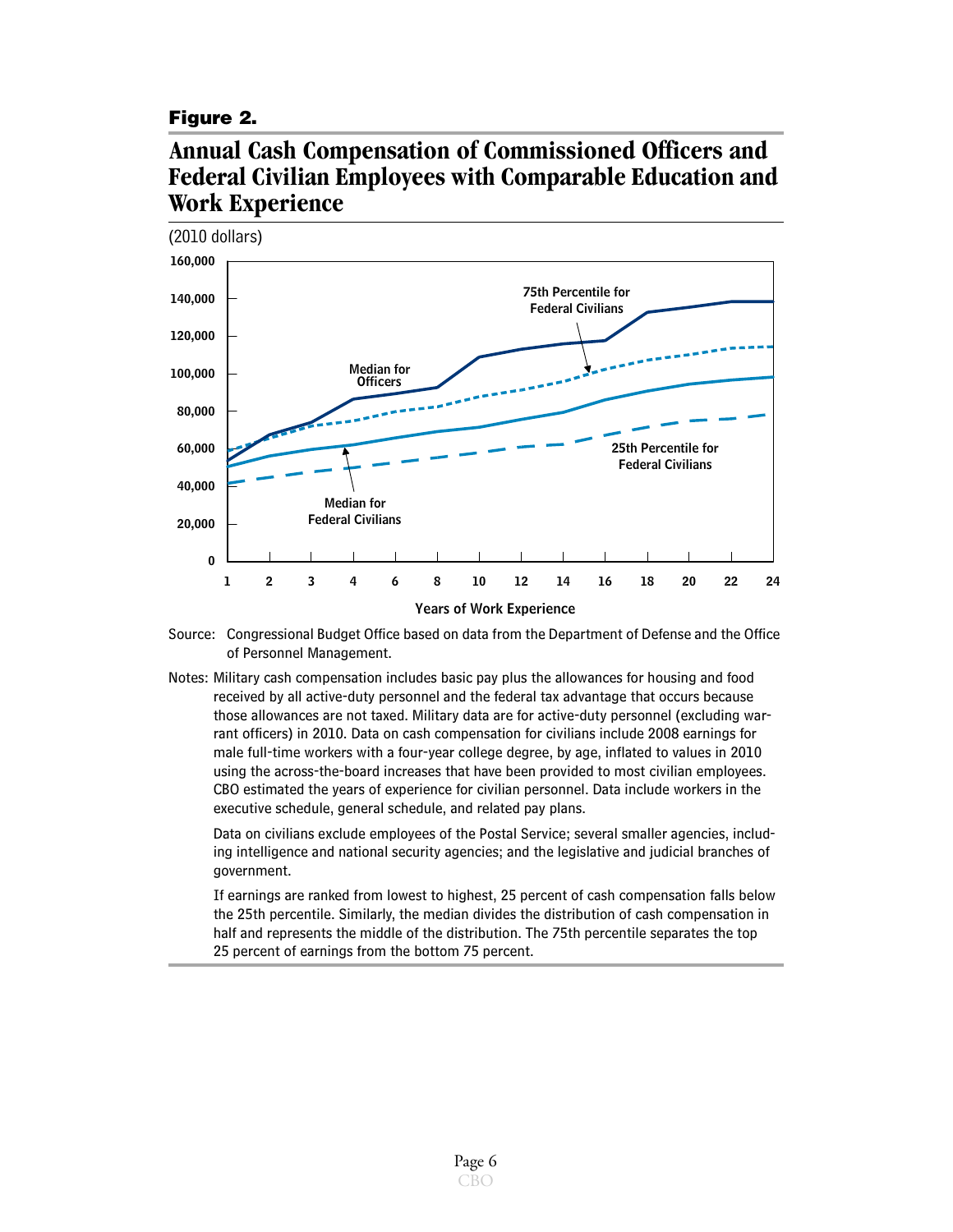## **Noncash and Deferred Benefits**

In both the armed forces and civilian jobs, noncash and deferred benefits can be sizable and can influence decisions about employment, including whether to enlist or reenlist in the military or whether to embark on or remain in a career in civil service. Noncash and deferred benefits are more challenging to measure than cash compensation, however, and different researchers take different approaches.

In earlier work on military pay, CBO estimated that the combination of noncash and deferred benefits is about equal to regular military compensation.13 DoD has reached the same conclusion.<sup>14</sup> In other words, the value of noncash and deferred benefits adds 100 percent to cash compensation.

CBO estimates that about 40 percent of noncash and deferred benefits for the military consists of subsidized goods and services that can be used immediately—such as medical care, groceries, the use of recreational centers, and child care. The other 60 percent is the accrued cost of retirement pensions and other benefits that service members receive after they leave active duty—including health care for retirees and veterans' benefits. The military's traditional use of noncash and deferred benefits reflects, in part, a belief that such benefits encourage service members to stay for an entire career and that they reduce the costs that military families incur in searching for new schools, stores, and housing as they move among installations.

The noncash compensation of the government's civilian employees is generally less generous than that of service members. All federal civilians can participate in federal health insurance and retirement plans, although they generally pay more for health insurance than military personnel do.<sup>15</sup> Also, for people who stay for a full career, the military retirement system is more generous than the federal civilian system, in that military members can receive an annuity immediately upon retiring after serving 20 years. Because most military members enter the service between the ages of 18 and 24, they may begin receiving their retirement annuities in their 40s. In addition, noncash benefits like subsidized housing and groceries are not available to most federal civilian workers.

Sources vary on the size of noncash and deferred benefits for federal civilians, however. The Office of Management and Budget publishes cost factors to add to the cash pay of federal civilians in estimating the total costs of government performance.<sup>16</sup> Those factors suggest that noncash and deferred benefits add about 55 percent to the value of cash pay, or about half as much as military personnel receive. Survey data collected by the Department of Commerce's Bureau of Economic Analysis (BEA) in the

<sup>13.</sup> Congressional Budget Office, *[Evaluating Military Compensation](http://www.cbo.gov/doc.cfm?index=8271&zzz=35317)*.

<sup>14.</sup> See the Department of Defense, *Report of the 10*th *Quadrennial Review of Military Compensation,*  vol. 2 (February 2008), p. xi.

<sup>15.</sup> Congressional Budget Office, *Evaluating Military Compensation,* p. 17.

<sup>16.</sup> Office of Management and Budget, *Performance of Commercial Activities,* OMB Circular A-76, Attachment C.